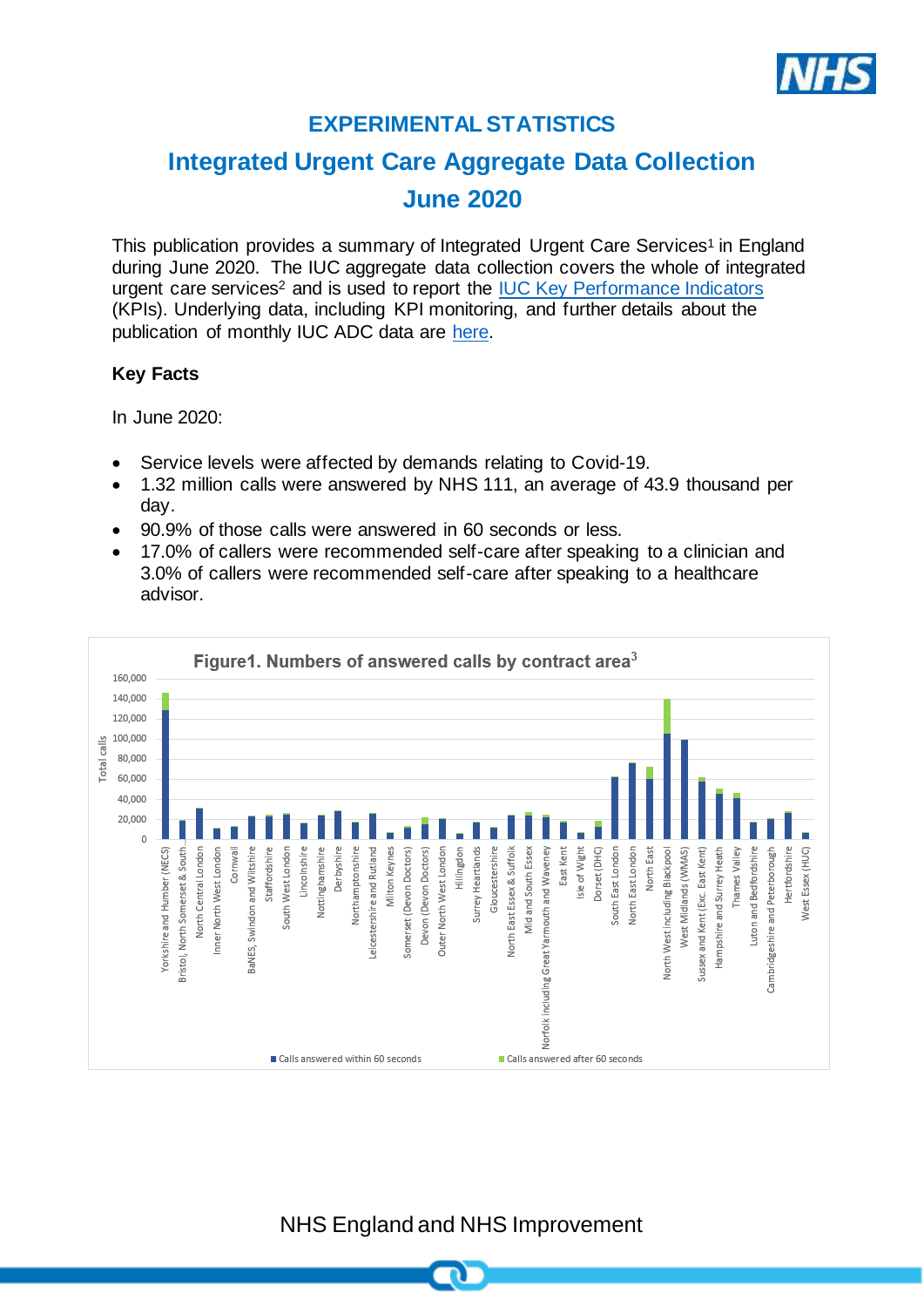### **Background**

The IUC ADC monitors the effectiveness of fully integrated urgent care services through the NHS 111 single entry point. IUC is the provision of a functionally integrated 24/7 urgent care access, clinical advice and treatment service (incorporating NHS 111 and out of hours services). Organisations collaborate to deliver high quality clinical assessment, advice and treatment to shared standards and processes, with clear accountability and leadership. Central to this is access to a wide range of clinicians; both experienced generalists and specialists. The service also offers advice to health professionals in the community, such as general practitioners, paramedics and emergency technicians, so that no decision needs to be taken in isolation. IUC services include:

- the assessment and management of patients by telephone who have called NHS 111.
- the face-to-face management of patients in any treatment centre (dealing with urgent care), the patient's residence or other location if required.

## **Comparison with the NHS 111 Minimum Data Set**

At the current time, the NHS 111 Minimum Data Set (MDS) remains the official data source, while we work on data quality and completeness of the IUC ADC. The NHS 111 MDS has been published monthly as Official Statistics since February 2012, focusing on a subset of the IUC service both in terms of data items (specifically call handling and dispositions after triage) and coverage. Some definitions in the IUC ADC have been revised to provide better clarity so not all data items are directly comparable to the [NHS 111 MDS June](https://www.england.nhs.uk/statistics/wp-content/uploads/sites/2/2020/07/NHS-111-MDS-July-2020-Statistical-Note.pdf) 2020 due to differences in definitions. Users are advised to refer to the specification guidance for each collection which are available [here](https://www.england.nhs.uk/statistics/statistical-work-areas/nhs-111-minimum-data-set/integrated-urgent-care-aggregate-data-collection-iuc-adc/) when interpreting figures.

# **Data Quality**

Data for the IUC ADC are provided by lead data providers for each integrated urgent care service in England. It is the responsibility of commissioners of an IUC service to identify lead providers and ensure that data are supplied each month. While lead providers are responsible for collating and coordinating information for IUC ADC, they are not necessarily contracted to deliver all NHS 111 and out of hours services in the contract area. Integrated Urgent Care is provided by a variety of organisations, including ambulance services, private companies, not for profit organisations and NHS Trusts. The quality of data in this report is therefore dependent upon all parts of the IUC service supplying data to the relevant lead data provider. Where figures reflect activity by more than one IUC service provider, there may be wide variation in the underlying performance of individual parts of the service.

Details of comments received from lead data providers about specific aspects of data quality are provided [here.](https://www.england.nhs.uk/statistics/statistical-work-areas/nhs-111-minimum-data-set/integrated-urgent-care-aggregate-data-collection-iuc-adc/) This include details about missing or incomplete data; we recommend that this information is considered when interpreting results.